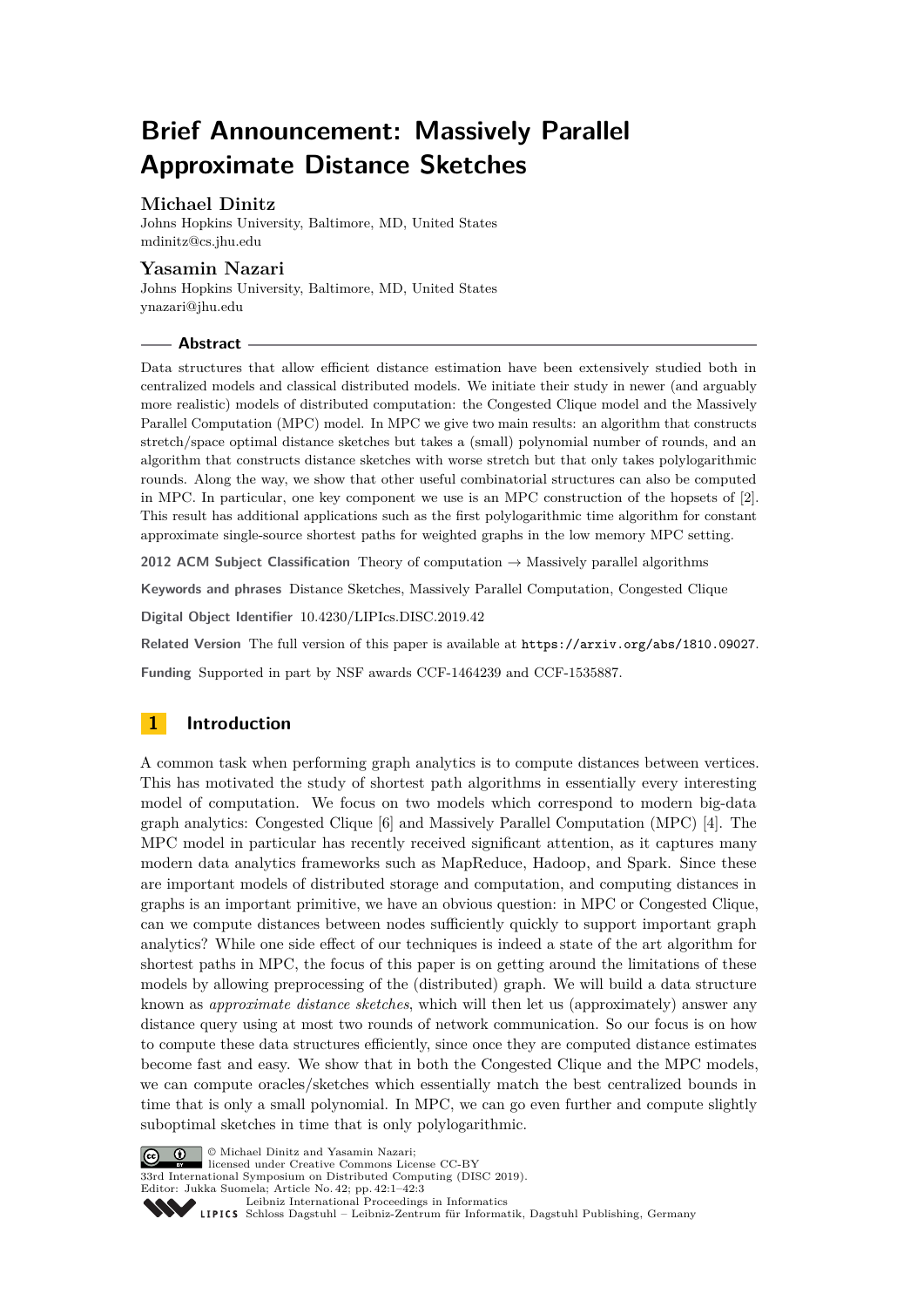#### **42:2 Massively Parallel Approximate Distance Sketches**

**Distance Oracles and Sketches.** Even in many centralized applications, the time it takes to compute exact distances in graphs is undesriable, and similarly the memory that it would take to store all  $\binom{n}{2}$  distances is also undesirable. This motivated Thorup and Zwick [\[5\]](#page-2-4) to propose a space-efficient data structure which can quickly report an approximation of the true distance for any pair of vertices. In other words, by spending some time up front to compute this data structure, any algorithm used in the future can quickly obtain provably accurate distance estimates. More formally, an approximate distance oracle is said to have *stretch t* if, when queried on  $u, v \in V$ , it returns a value  $d'(u, v)$  such that  $d(u, v) \leq d'(u, v) \leq t \cdot d(u, v)$ for all  $u, v \in V$ , where  $d(u, v)$  denotes the shortest-path distance between *u* and *v*. For any constant *k*, Thorup and Zwick's (centralized) construction has expected size  $O(kn^{1+1/k})$ , stretch  $(2k - 1)$ , query time  $O(k)$ , and preprocessing time  $O(kmn^{1/k})$ . Also, this data structure can be "broken up" into *n* pieces, each of size  $O(kn^{1/k} \log n)$ , so that the estimate  $d'(u, v)$  can be computed just from the piece for *u* and the piece for *v*. These are called *distance sketches*.

**Model.** Our main focus is the *Massively Parallel Computation*, or MPC model. In this model there is an input of size *N* which is arbitrarily distributed over *N/S* machines, each of which has  $S = N^{\epsilon}$  memory for some  $0 < \epsilon < 1$ . Every machine can communicate with every other machine in the network, but each machine in each round can have total I/O of at most *S*. Specifically, for graph problems the total memory *N* is  $O(|E|)$  words. The low memory setting is the more challenging (but arguably more realistic) setting in which each machine has  $O(n^{\gamma})$ ,  $\gamma$  < 1 memory, which we denote by MPC( $n^{\gamma}$ ).

### **2 Our Results**

We initiate the study of distance sketches in the MPC model. Our techniques also extends to the Congested Clique and streaming models. Exact results can be found in the full paper. We first show that distance sketches with the same guarantees as the centralized Thorup-Zwick distance oracles can be implemented in MPC, but with a polynomial (sublinear) round complexity. Since such a high round complexity is generally considered impractical, so we also give a different (but related) algorithm which achieves polylogarithmic round complexity at the price of larger stretch. More formally,

**Figure 1.** *Consider a graph*  $G = (V, E)$  *where*  $m = \Omega(kn^{1+1/k} \log n)$ *, for some integer*  $k \geq 2$ . Then there is an algorithm in  $MPC(n^{\gamma})$  (with  $0 < \gamma < 1$ ) that constructs Thorup-*Zwick distance sketches with stretch*  $O(k^2)$  *and size*  $O(kn^{1/k} \log n)$  *and with high probability completes in*  $O(\frac{k}{\gamma} \cdot (\log^3 n \cdot \log^3 k)^{2 \log k})$  *rounds.* 

As a side effect of our techniques, we immediately get an algorithm for computing approximate single-source shortest paths (SSSP). We show that we can compute an *O*(1) approximation in only polylogarithmic time under a certain assumption on the density of the input graph.

### **3 Techniques**

Our main approach is to combine constructions of *hopsets* with efficient distributed constructions of Thorup-Zwick distance oracles/sketches. In particular, Das Sarma et al. [\[1\]](#page-2-5) showed that Thorup-Zwick sketches could be computed in the CONGEST model, but the time depended on the graph diameter. Roughly speaking, we use hopsets to reduce the diameter of